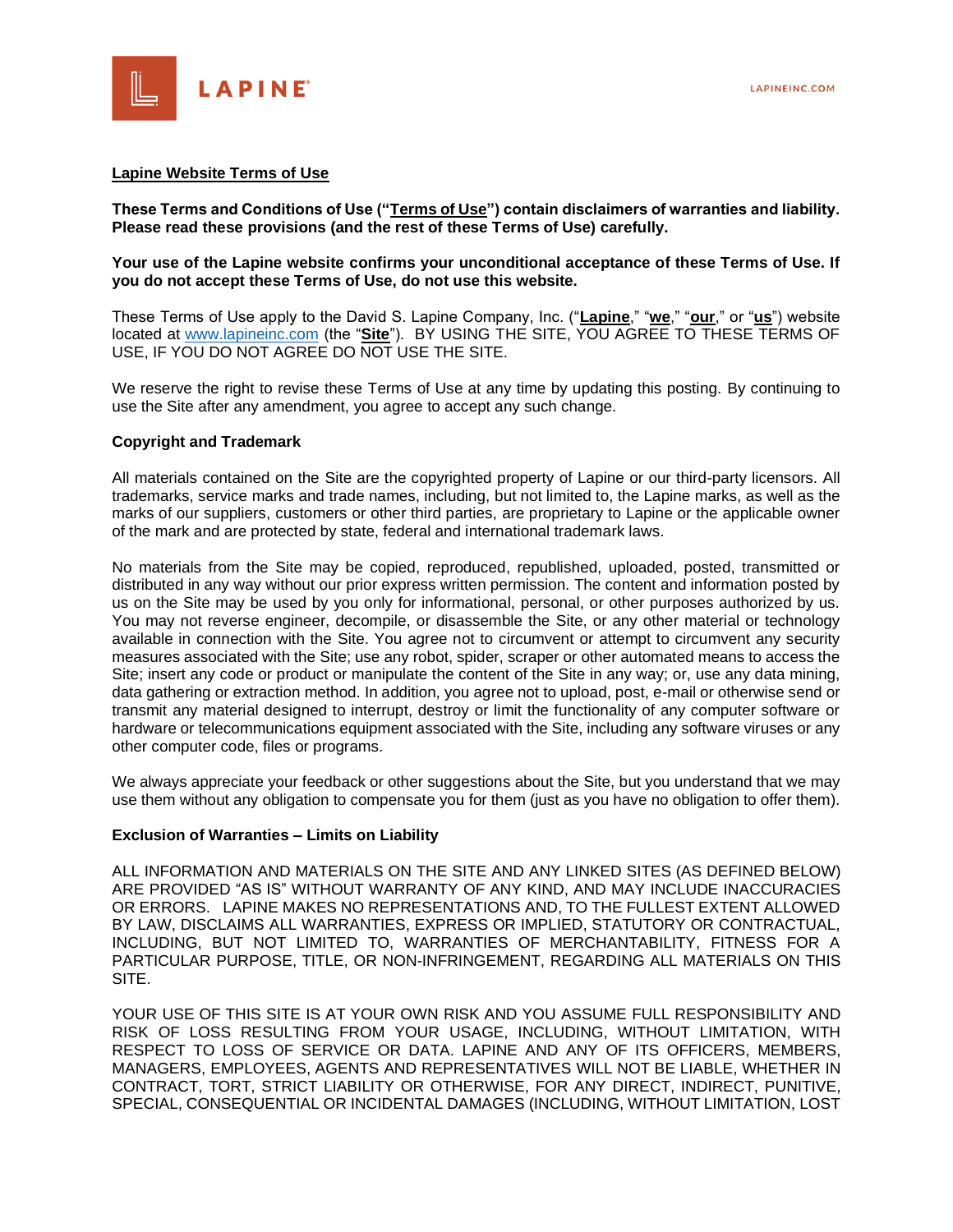PROFITS, COST OF PROCURING SUBSTITUTE SERVICE OR LOST OPPORTUNITY) RELATING TO THE USE, PERFORMANCE, DELAY OR INABILITY TO USE THE SITE OR A LINKED SITE, EVEN IF LAPINE IS MADE AWARE OF THE POSSIBILITY OF SUCH DAMAGES.

SOME STATES DO NOT ALLOW FOR THE EXCLUSION OF IMPLIED WARRANTIES OR LIMITATION OF LIABILITY FOR INCIDENTAL OR CONSEQUENTIAL DAMAGES, SO THE ABOVE LIMITATIONS OR EXCLUSIONS MAY NOT APPLY TO YOU. IN SUCH STATES, OUR LIABILITY SHALL BE LIMITED TO THE GREATEST EXTENT PERMITTED BY LAW.

IF YOU ARE A CALIFORNIA RESIDENT, YOU HEREBY WAIVE CALIFORNIA CIVIL CODE SECTION 1542 THAT PROVIDES: "A GENERAL RELEASE DOES NOT EXTEND TO CLAIMS THAT THE CREDITOR OR RELEASING PARTY DOES NOT KNOW OR SUSPECT TO EXIST IN HIS OR HER FAVOR AT THE TIME OF EXECUTING THE RELEASE AND THAT. IF KNOWN BY HIM OR HER, WOULD HAVE MATERIALLY AFFECTED HIS OR HER SETTLEMENT WITH THE DEBTOR OR RELEASED PARTY"

USE OF THE SITE AND ANY CONTENT ON THE SITE, INCLUDING ANY AUTHORIZED DOWNLOADING OF CONTENT FROM THE SITE, IS AT YOUR OWN RISK. THE SITE AND ANY ARTICLES OR OTHER CONTENT POSTED ON THE SITE CONTAIN GENERAL INFORMATION ONLY, AND LAPINE IS NOT RENDERING PROFESSIONAL ADVICE OR SERVICES BY MAKING SUCH CONTENT AVAILABLE.

WE DO NOT WARRANT THAT ACCESS TO THE SITE OR ANY OF ITS CONTENT WILL BE UNINTERRUPTED OR ERROR FREE, THAT DEFECTS WILL BE CORRECTED, OR THAT THIS SITE WILL BE FREE OF VIRUSES OR OTHER HARMFUL COMPONENTS. YOU ARE SOLELY RESPONSIBLE FOR ANY DAMAGE TO COMPUTER SYSTEMS OR LOSS OF DATA YOU MAY SUFFER.

WE HAVE NOT REVIEWED ANY SITES LINKED TO THE SITE ("LINKED SITES") AND WE ARE NOT RESPONSIBLE FOR THE CONTENT OF ANY LINKED SITES. YOUR ACCESS TO, AND USE OF ANY LINKED SITE(S) IS ENTIRELY AT YOUR OWN RISK.

# **Indemnification**

You agree to indemnify, defend, and hold Lapine and our members, managers, officers, employees, agents and representatives harmless from all claims, liabilities, damages, and expenses (including attorneys' fees and expenses) arising out of or relating to: (a) your inappropriate or unlawful use of the Site; and (b) any alleged breach of these Terms of Use.

# **Social Media Community Guidelines**

We currently maintain several social media accounts, including:

- Twitter
- LinkedIn
- Facebook
- Instagram

Your use of Lapine' social media accounts is subject to these Community Guidelines and the terms of use of the internet or social media platform accessed through the guidelines (for example, the Facebook Terms of Service).

We welcome your mentions, replies, comments, likes and shares, and we will endeavor to respond to most questions. We will not respond to personal attacks, disparaging comments or topics that do not relate